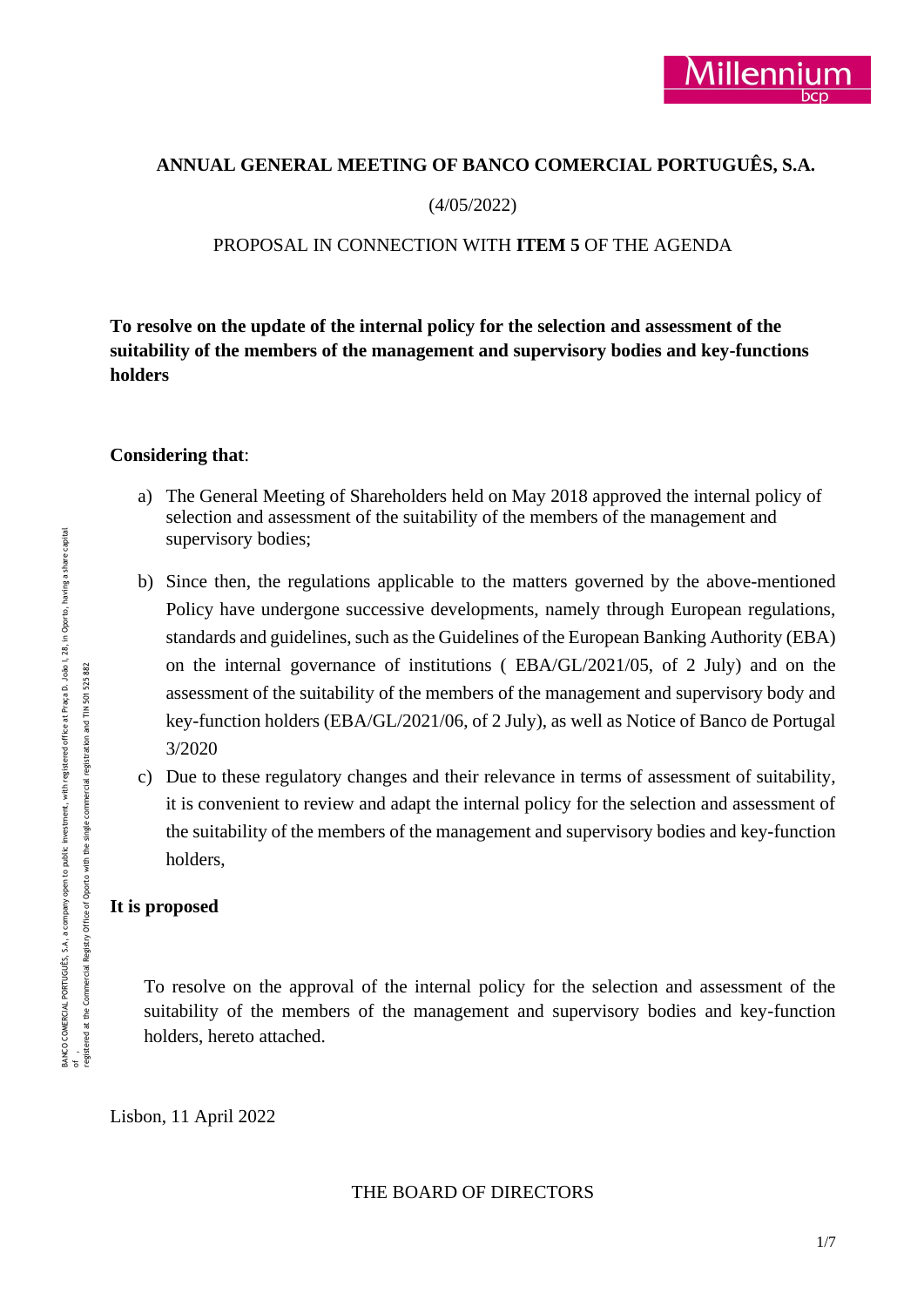

# **Internal policy for the Selection and Assessment of the Suitability of the members of the management and supervisory bodies and of Key-Functions Holders**

- 1. This document constitutes the policy for the selection and assessment of the suitability of the members of the management and supervisory bodies and key-function holders of Banco Comercial Português, S.A. ("BCP" or "Bank").
- 2. The Board of Directors, in the exercise of its functions and responsibilities, will approve, among other instruments it deems relevant, a Group Code that will specify and develop the principles of this policy, which must be adopted by financial institutions, branches or subsidiaries, within the scope of prudential consolidation perimeter of BCP, always complying with the legislation applicable to each entity and considering the respective specific situation.

## I. GENERAL GUIDELINES

- 1. The process for the selection and assessment of suitability must ensure compliance with applicable legislation and regulations and is ruled by the following principles:
	- a) The application of the principle of proportionality in the establishment of suitability assessment and of succession policies.
	- b) Without damaging the legal requirements which may apply, the Bank is responsible for the individual and collective assessment of the members of the management and supervisory bodies and key-function holders;
	- c) The members of the management body (which, in the case of the Bank, comprises the Audit Committee, the supervisory body) and the key function holders shall, at all times, be of sufficiently good repute and possess sufficient knowledge, skills and experience to perform their duties satisfactorily;
	- d) The overall composition of the management body must include an appropriately broad diversity in terms of gender, knowledge and experience, in compliance with the diversity policy in effect;
	- e) The process to assess suitability must be in line with the overall corporate governance structure of BCP, its culture and risk appetite;
	- f) The Board of Directors must keep a Succession Plan.
	- g) The Audit Committee and the Committee for Nominations and Remunerations ("CNR") shall monitor the efficiency of this policy. Whenever necessary, amendments to this policy should be considered, based on legislative developments and recommendations made by the supervisory bodies, the CNR and the Audit Committee, which must be approved by the Board of Directors and, when relevant, by the General Meeting of Shareholders.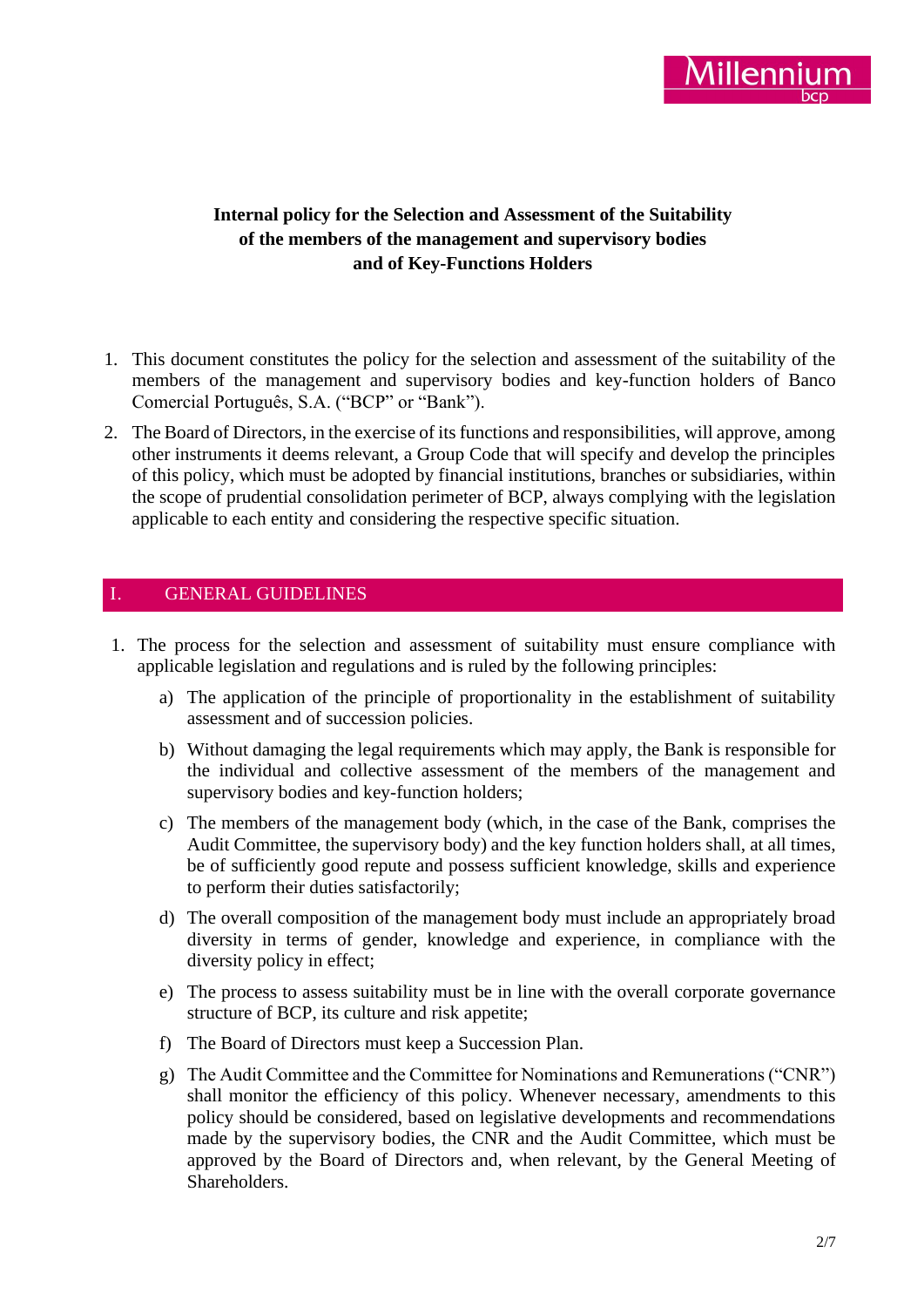## II. SCOPE AND GOVERNANCE OF THE SUITABILITY ASSESSMENT

#### **Assessment of Individual Suitability**

- 1. The members of the management bodies and the key-functions holders are, at all times, individually able to perform their duties, and their suitability must be periodically reassessed.
- 2. The Bank is responsible for the initial and ongoing assessment of the individual suitability of the members of the management body, without prejudice to the assessment made by the competent authorities for supervisory purposes.

### **Collective Assessment of Suitability**

- 3. The management body should, at all times, possess, collectively, the adequate knowledge, skills and experience to be able to understand the activities conducted by the institution, including the performance of the business and the main risks it faces.
- 4. The Bank is responsible for the initial and ongoing collective suitability assessment of the management body, without prejudice to the assessment made by the competent authorities for supervisory purposes.
- 5. The Audit Committee makes an assessment, in articulation with the collective assessment of the management body, as provided for in article 3, (3) of Notice of Banco de Portugal 3/2020.

#### **Assessment of Key-Function Holders**

- 6. The key-function holders should have sufficiently good repute and be sufficiently honest and upstanding and must, at all times, have sufficient knowledge, skills and experience to perform their duties, and these requirements must be assessed, especially when they are appointed.
- 7. The initial and ongoing assessment of the reputation, honesty, integrity, knowledge, skills and experience of an individual should be based substantially on the same criteria applied to members of the management body. In assessing knowledge, skills and experience, the role and duties of the specific position should be considered.

#### **Process of Assessment and Responsibilities**

- 8. The assessment of the individual and collective suitability of the members of the management body, shall be carried out by the Board of Directors, based on an opinion issued by the CNR. In case the assessment includes a significant number of members of the CNR, the opinion that would be issued by CNR will be replaced by an opinion issued by an external entity.
- 9. The assessment of key-functions holders will be made by the Board of Directors, through the CNR.
- 10. The Executive Committee is responsible for supplying to CNR (with the support from the Human Resources Division) all the elements required for the issuance of the opinion.
- 11. Regarding the key-functions holders responsible for control functions, the CNR' s opinion should be complemented with an opinion from the Audit Committee in the case of the Head of the Internal Audit and of the Compliance Officer and by the opinion issued by the Committee for Risk Assessment in what concerns the Risk Officer.
- 12. The stages of the assessment procedure must be duly documented and, whenever applicable, a collective assessment report will be issued for submission to the competent bodies.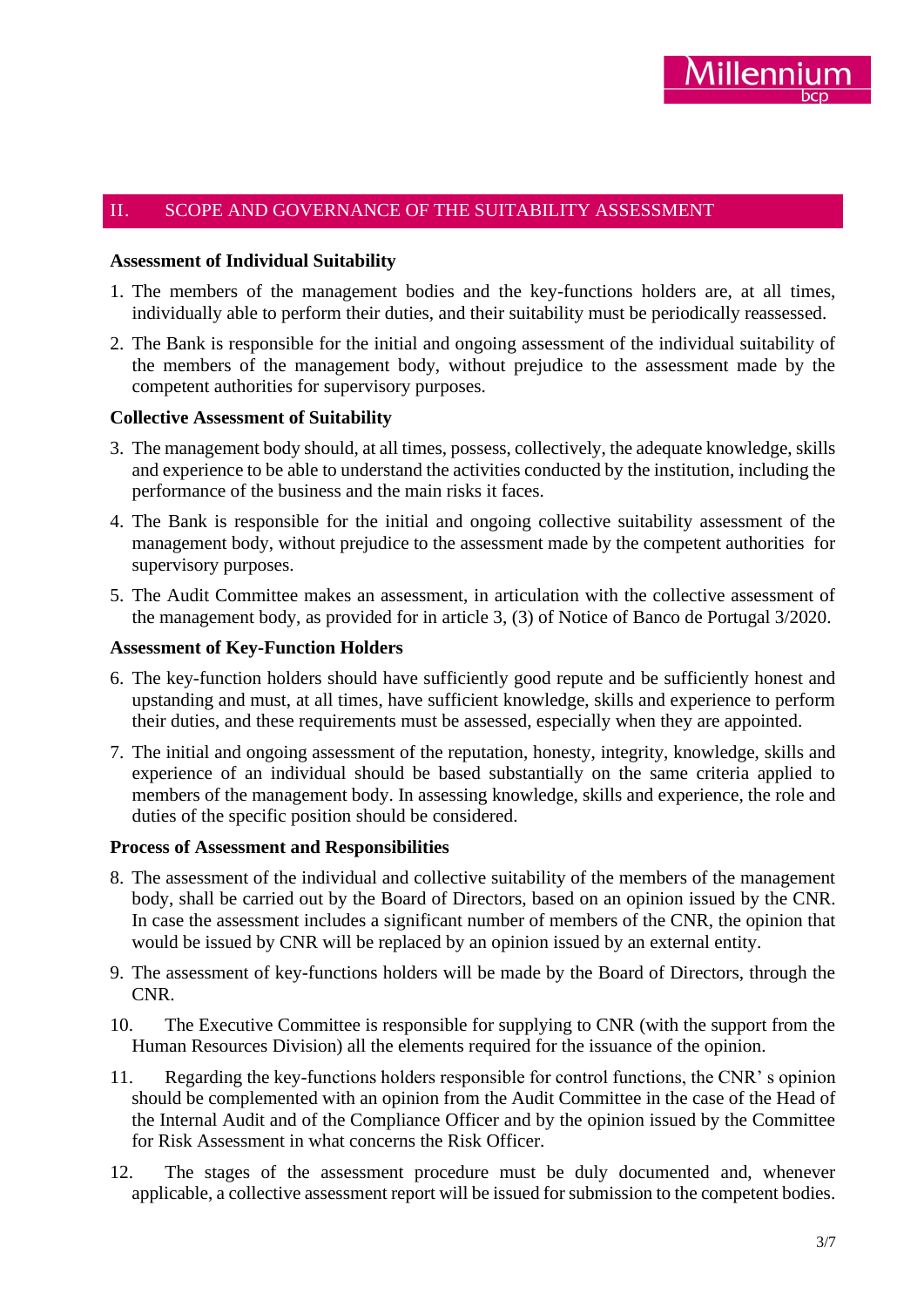13. The Company Secretary is responsible for carrying out all communications and notifications arising from the assessment of the suitability of positions and functions within the scope foreseen in the legislation in force and in this policy, which must be made to the competent authorities..

# III. SUITABILITY REQUIREMENTS

1. Within the scope of the selection, appointment, re-designation and evaluation of members of the management body and key-functions holders, the following suitability requirements should, especially, be considered:

### **Provision of sufficient time by a member of the management body**

- 2. The member of the management body must provide sufficient time to perform his/her duties and assume responsibilities, including an understanding of the activities pursued by the institution, its main risks and the implications in terms of business and risk strategies.
- 3. An up-to-date record of information relevant to this measurement should be kept.

## **Appropriate knowledge, skills, and experience**

- 4. The members of the management body must possess an updated vision of the business, of the Bank and its risks, to an extent proportional to their responsibilities. This includes an adequate knowledge of areas outside the direct responsibility of an individual member, in particular in the areas in which he/she assumes responsibility together with the remaining members of the management body.
- 5. The members of the management body must have a clear understanding of the Bank's governance procedures, their respective roles and responsibilities and, where applicable, on the group's structure and on any possible conflicts of interest that may arise therefrom. The members of the management body should be able to contribute for the appropriate implementation of a culture, corporate values and behaviour within the management body and in the Bank.
- 6. The evaluation should not be limited to the member's level of academic qualifications or proof of the exercise of professional activity during a certain period of time at an institution. A more in-depth analysis of the practical experience held by the member should be carried out.
- 7. The executive members of the management body should have acquired sufficient practical and professional experience through holding a management position for a sufficiently long period of time.
- 8. The non-executive members of the management body must be able to provide a constructive debate on the decisions to be made, as well as to carry out an effective oversight of the management function of the management body. The appropriate knowledge, skills and experience to effectively perform a supervisory function may have been obtained through the exercise of relevant academic or management positions or through the exercise of management, supervisory or control functions in financial or non-financial institutions.
- 9. Any member of the Board of Directors who is elected or co-opted without having direct professional experience at the Bank or the Group of, at least, 3 years, should attend an integration training plan to be prepared by the Human Resources Division, in collaboration with the Compliance, Risk and Audit Divisions.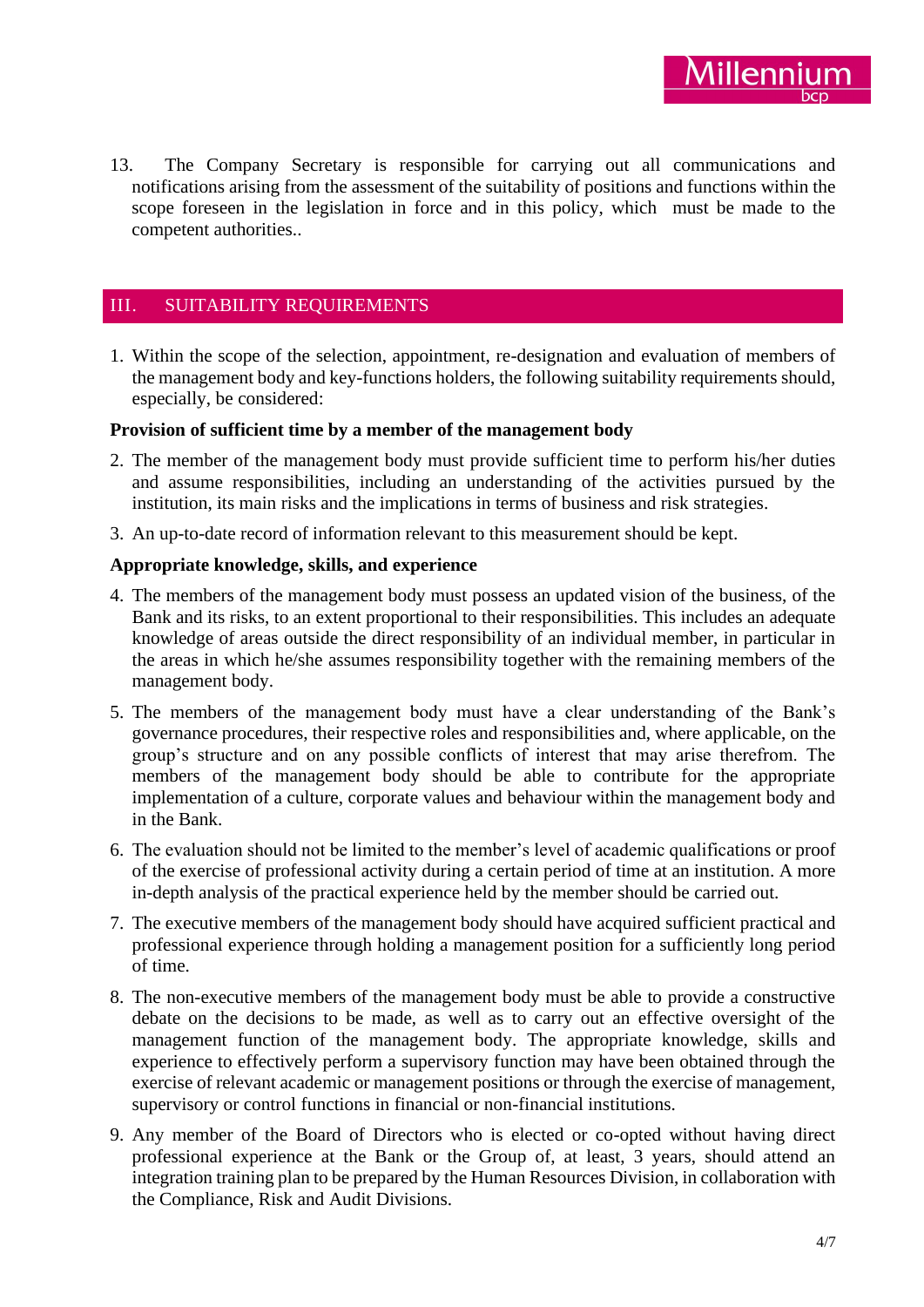## **Suitability, honesty and integrity**

- 10. A member of the management body should be suitable, honest and righteous. The evaluation of the reputation, honesty and integrity should be comprehensive in nature and consider the cumulative effects of minor incidents in the reputation of a member.
- 11. It is expected that a member of the management body discloses all the current and past facts and situations that he/she is aware of, which may be deemed as relevant for the evaluation of his/her reputation, honesty and integrity.

### **Assessment of the independence of mind and conflicts of interest**

- 12. The members of the management body must possess the necessary behavioural skills, including conviction and strength to effectively assess and confront the decisions proposed by other members of the management body, the ability to ask timely and relevant questions to the members of the management body in their management function and be able to resist 'peer pressure'.
- 13. The members of the management body should not be affected by conflicts of interest able of impairing their ability to perform their functions in an independent and objective manner. Any situation of conflict of interest must be immediately reported and the respective assessment, as well as its prevention, communication, and resolution, must be carried out in accordance with the provisions of the Policy for the Prevention and Management of Conflicts of Interest.

### **Collective Suitability Criterion**

- 14. The management body should be able, collectively, to understand the activities pursued by the institution, including the main risks that the same involve. Except if otherwise is indicated, these criteria must be applied separately to the management body in its management function and to the management body in its supervisory function.
- 15. The members of the management body should be able, as a whole, to make appropriate decisions, considering the business model, the Bank's risk appetite, its strategy, and the markets in which it operates.
- 16. Without prejudice to the legally established requirements, there must be a combination of independent and non-independent members in the management body for the exercise of its supervisory function. Within the scope of the general responsibility of the management body, independent members should play a fundamental role in improving the control and balance mechanisms of the Entity, improving the supervision exercised on the decision-making process at the management level, ensuring that the interests of all stakeholders, including minority shareholders, are duly considered in the debates and decisions made by the management body.
- 17. The members of the management body, while in the exercise of their supervisory role, should collectively be able to effectively challenge and oversee the decisions made by the management body in the exercise of their management function.
- 18. All the knowledge areas required for the exercise of the Bank's activities should be covered by the management body as a whole, with a sufficient level of expertise amongst the members of the management body. There should be a sufficient, diverse and supplementary number of members with knowledge and experience in each area so that the decisions to be made can be debated. The members of the management body must, collectively, have the necessary skills to present their opinions and challenge, improve and influence the decision-making process of the management body.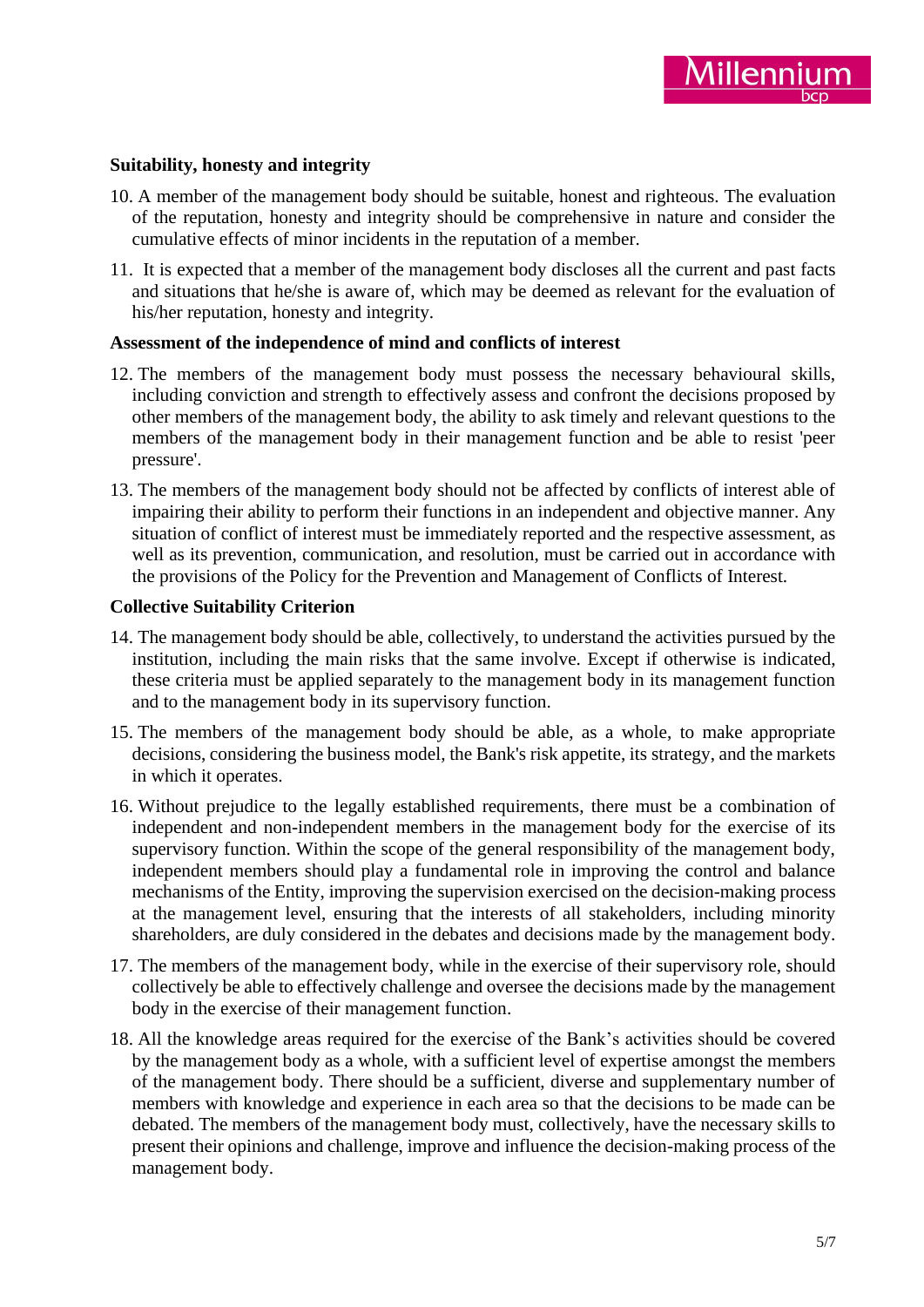- 19. The composition of the management body should translate the knowledge, skills and the experience required for the fulfilment of their responsibilities. Such implies that the management body has, collectively, an adequate understanding of the areas for which the members are collectively responsible, as well as the skills to manage and effectively supervise the Bank.
- 20. Although the management body should, in the exercise of its management function, possess, collectively, a high-level of management skills, the management body, while in the exercise of its supervisory function, should, as a whole, possess a sufficient level of management skills to enable them to organize their tasks effectively and be able to understand and challenge the practices and decisions made by the management body while in the exercise of its management function.

# IV. TRAINING

- 1. Institutions should put in place procedures for the establishment of initiation and training actions addressed at members of the management body and key-functions holders, including not only the number of training actions related to the beginning of the term-of-office, but also a set of regular training actions in the course of the same.
- 2. All new members appointed to the management body should receive the fundamental information to facilitate a clear understanding of the institution's structure, business model, risk profile and governance agreements, as well as the role played by members in these different contexts.
- 3. A process will be implemented to identify areas in which training is required, both for the management body as a whole and for individual members of the management body and keyfunctions holders.
- 4. The members of the management body and the key-functions holders should maintain and increase the knowledge and skills necessary to fulfil their obligations, being, for this purpose, encouraged, it is expected that they pro-actively identify areas and topics where they can receive training or allow them to develop skills.

# **DIVERSITY**

- 1. Diversity should be promoted amongst the members of the management body and the keyfunctions holders. The goal will be to obtain a wide range of qualities and skills in recruitment, with a view to obtaining a variety of perspectives and experiences and favouring independence of opinions and a solid decision making, ensuring equal treatment and opportunities with particular focus on diversified qualifications, professional experience and background, gender, age, and geographical origin.
- 2. The diversity policy for significant institutions should include a quantitative or qualitative target for the representation of gender that is under-represented in the management body, the Bank's being set at, at least, one third.